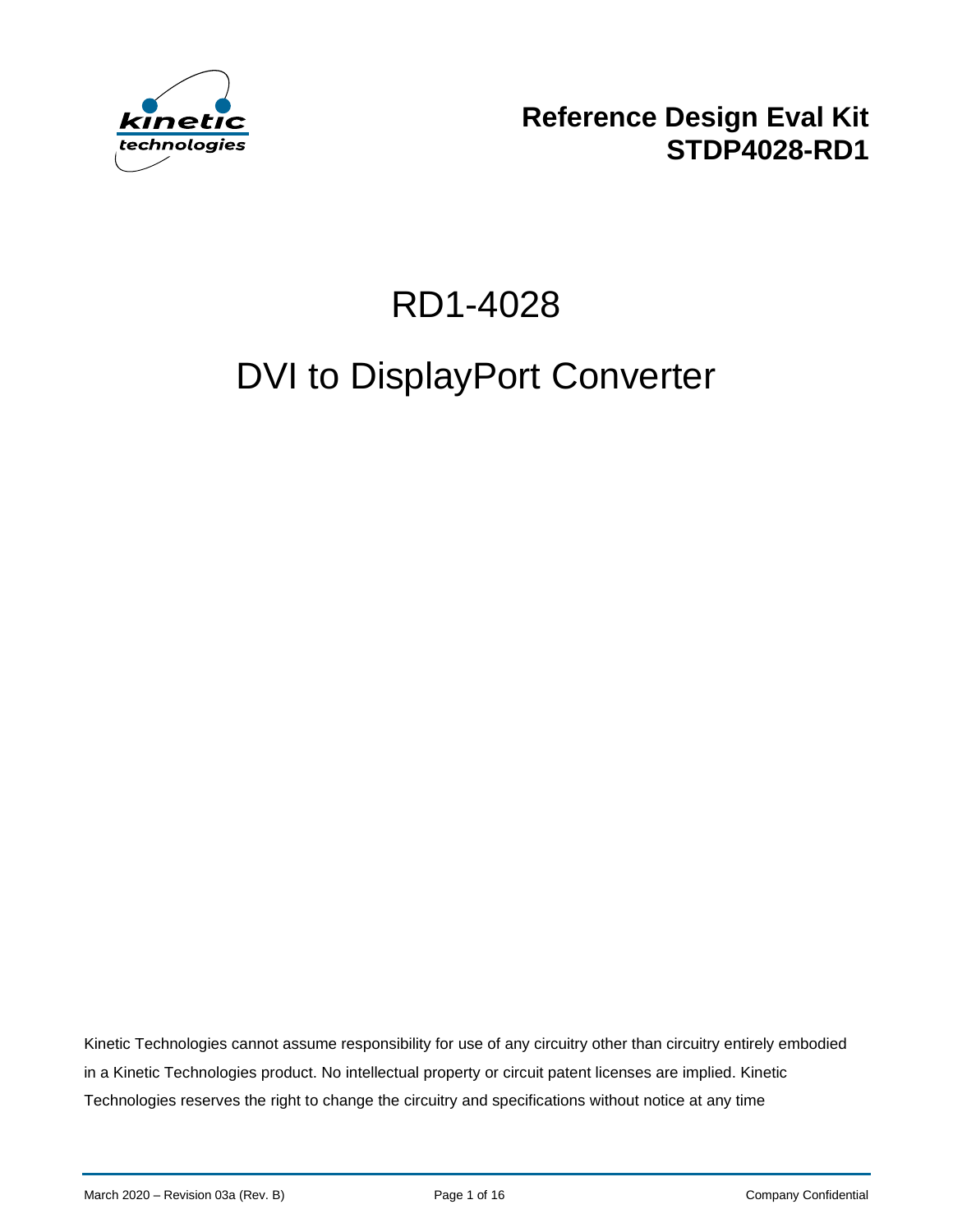

## Contents

| 2. |        |  |  |
|----|--------|--|--|
|    |        |  |  |
|    |        |  |  |
|    | 2.1.2. |  |  |
|    | 2.1.3. |  |  |
|    |        |  |  |
|    | 3.1.   |  |  |
|    | 3.2.   |  |  |
|    | 3.3.   |  |  |
|    | 3.4.   |  |  |
|    |        |  |  |
|    |        |  |  |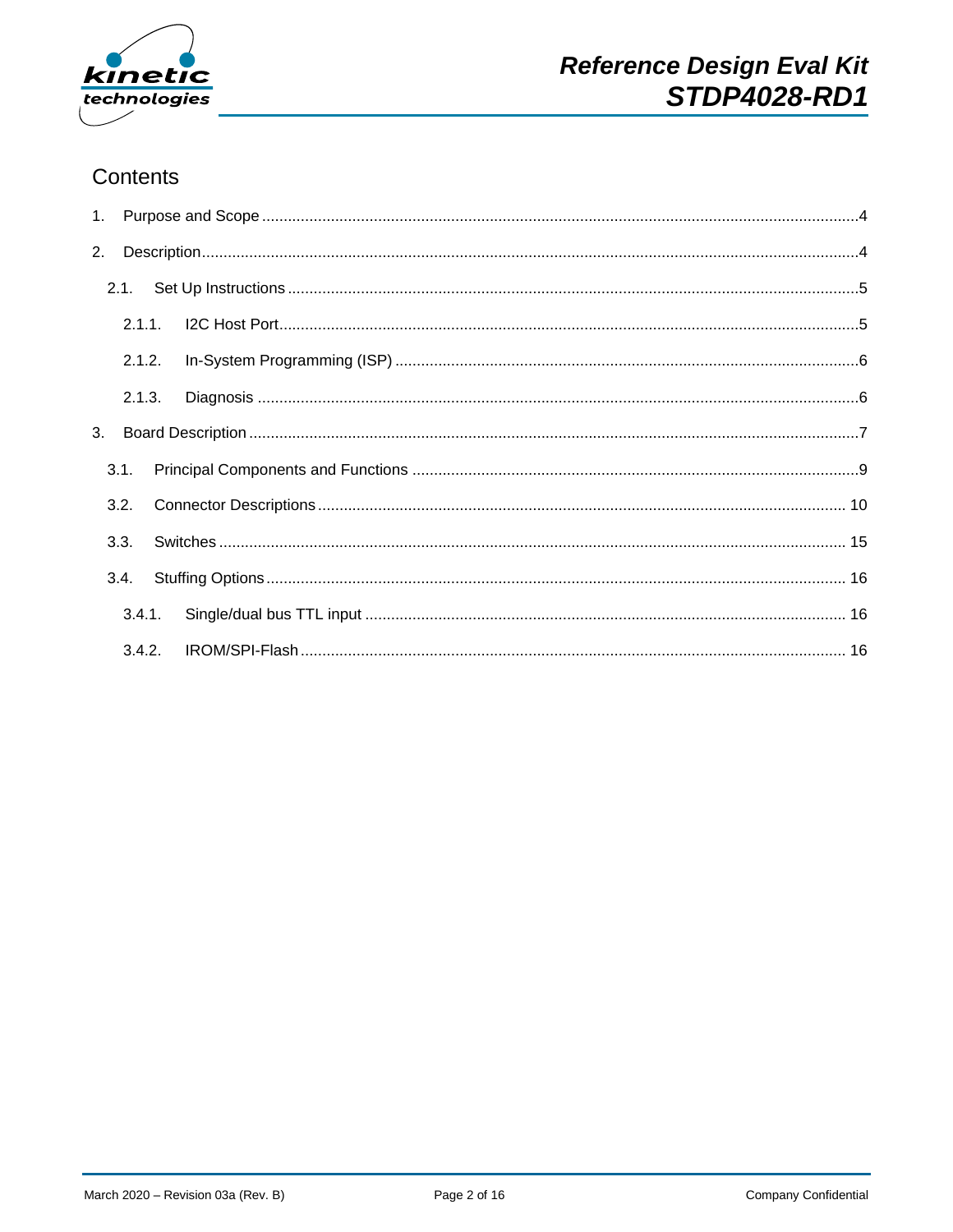

### List of Tables

## List of Figures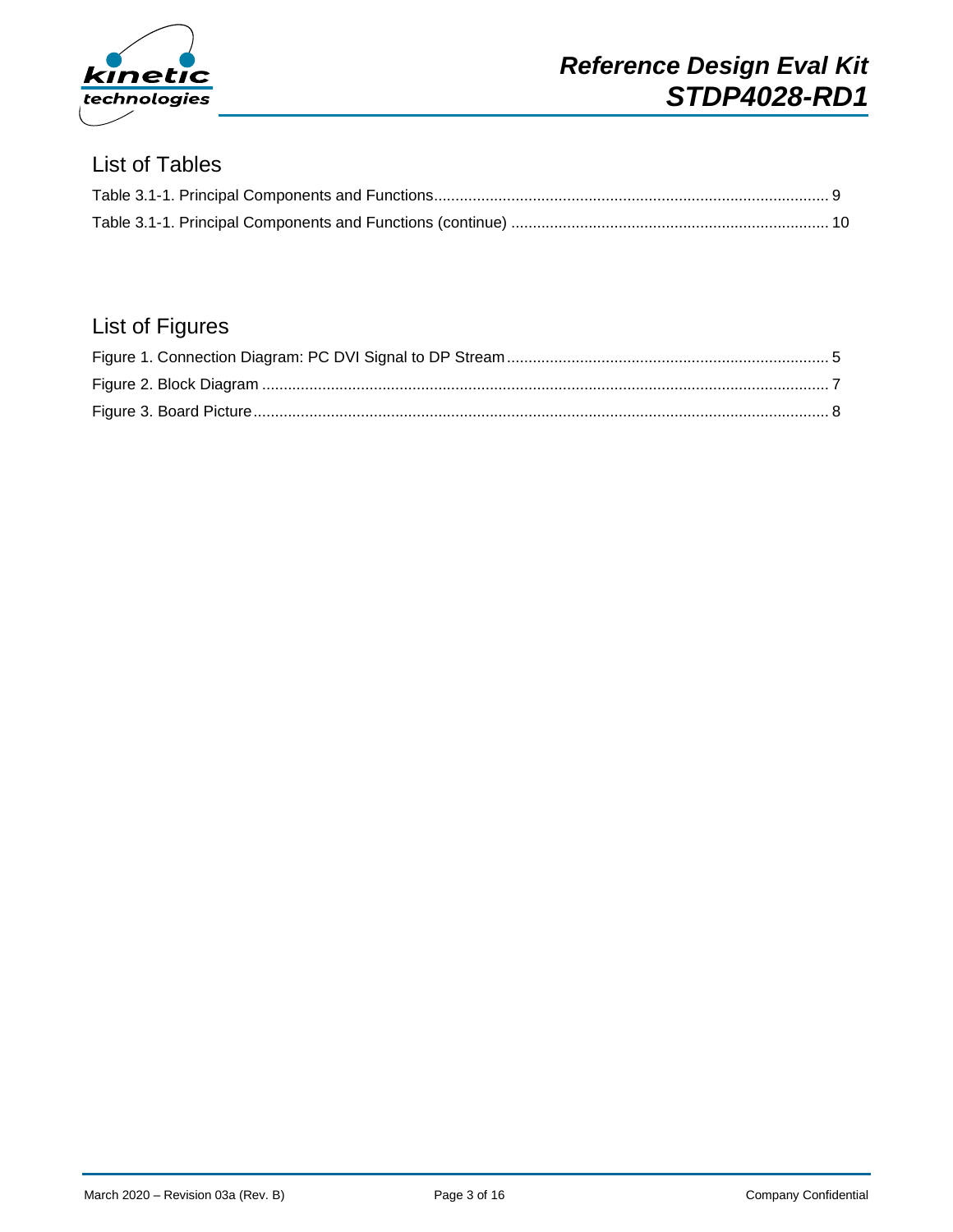

# <span id="page-3-0"></span>1. Purpose and Scope

This document provides description and setup instructions for the DisplayPort™ transmitter STDP4028 reference design board [RD1-4028\_400-533] targeted for DVI to DP conversion applications.

# <span id="page-3-1"></span>2. Description

The STDP4028 is an integrated circuit featuring a four lane DisplayPort transmitter, quad LVDS /LVTTL receiver with I2S, and SPDIF audio inputs for digital audio-video conversion application. This device also includes SPI interface, I2C Slave (Host Interface), I2C Master Interface, UART (GProbe) interface, and general-purpose IO pins. The RD1-4028 is a low cost compact four layer board that includes necessary interfaces and features to fully demonstrate the STDP4028 transmitter functionalities. The RD1-4028 board includes discrete TMDS receiver chips, converting DVI signal into LVTTL input for STDP4028. This board is capable of handling both single link and dual link DVI input signals supporting video resolution from 640 x 480 up to 2560 x 1600. The RD1-4028 also features digital audio inputs SPIDIF and I2S up to 8 Ch.

This reference design meets the following:

- 1. Stand-alone operation: Includes necessary firmware (either IROM or external SPI) to work independently; this means the intended functionalities are performed without depending on external controllers.
- 2. Slave configuration: Includes provision to configure the device by an external controllerthrough the Host Interface to I2C.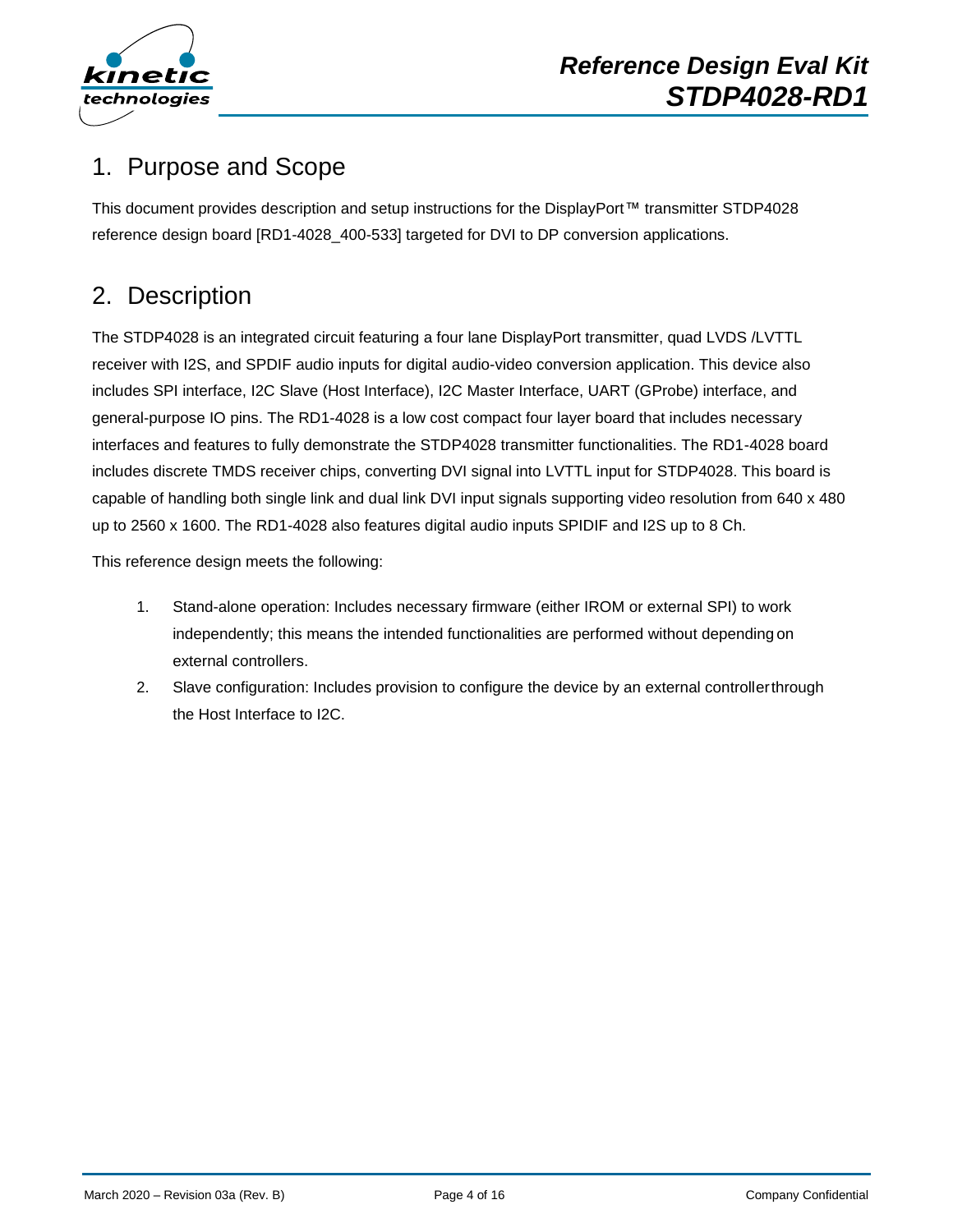

## <span id="page-4-0"></span>2.1. Set Up Instructions

The picture below is a connection diagram showing the RD1-4028 board used for transferring a PC DVI signal into a DisplayPort stream. This board uses the standard DisplayPort connector recommended in the DP 1.1a specification to connect the DisplayPort output from the board to the input of the DisplayPort monitor.



**Figure 1. Connection Diagram: PC DVI Signal to DP Stream**

- 1. Connect the DVI output from a PC source to the RD1-4028 reference board using a DVI cable.
- 2. Connect the output to a DisplayPort monitor using a DP cable. The RD1-4028 boardsupports both single link and dual link DVI.
- 3. Connect the 12 V (4A) DC power brick supplied for powering the board. An external digitalaudio (I2S or SPDIF) source is recommended for testing digital audio conversion by the STDP4028 device into DisplayPort output.
- 4. Once the connection is established, power ON the PC, monitor, RD1-4028 (DP transmitter) board. An image should pop up on the screen within 5-6 seconds.
- *Note: The default configuration is dual bus TTL (dual link DVI) video input and SPDIF audio in. For single bus TTL input (single link DVI), change the bootstrap setting Boot[5] to GND (populate R510 and remove 509). STDP4028 register setting changes are required in order to receive audio on I2S input. This can be done through I2C host configuration or through firmware changes.*

The RD1-4028 supports video resolution from 640 x 480 up to 2560 x 1600 and audio up to 8 Ch.

#### <span id="page-4-1"></span>2.1.1. I2C Host Port

Host connector (CN901) allows configuration of the STDP4028 IC from an external host (microcontroller) through conventional I2C interface. User can plug two wires into pin 5 and pin 6 of this connector to access the I2C port of the chip. STDP4028 default device ID is 0xE6/0xE7, but can be changed through bootstrap settings. Refer to the STDP4028 datasheet for further details.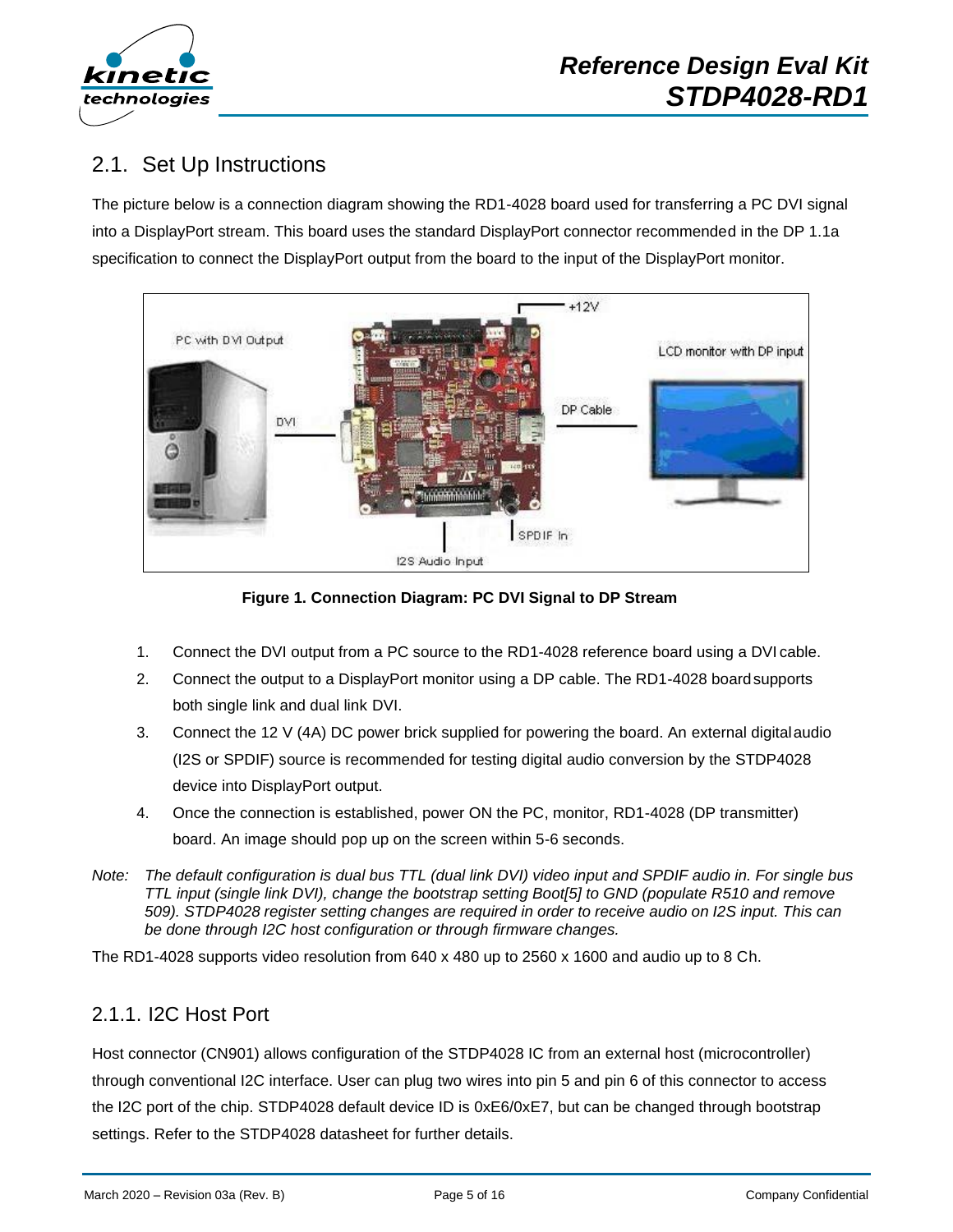

#### <span id="page-5-0"></span>2.1.2. In-System Programming (ISP)

RD1-4028 uses SPI Flash to store the firmware. In case of a new firmware upgrade, the following method should be used.

• ISP through UART connector: Allows programming the SPI Flash through UART (RS232) connector. Requires GProbe board (RS232 converter circuit) and GProbe software tool (contact Kinetic).

#### <span id="page-5-1"></span>2.1.3. Diagnosis

If the image does not come up, follow the steps below for diagnosis.

- *Note: The diagnosis requires the Kinetic GProbe software and hardware tool. Contact Kinetic for the GProbe software and board.*
	- 1. Install the GProbe diagnostic tool on a computer and set the baud rate to 115,200.
	- 2. Connect GProbe board (not supplied) to the serial port (or USB port if using USB version) ofthe computer.
	- 3. Connect the other end of the GProbe board to connector (CN902) on the RD1-4028 boardusing 4 wire cable (part of the GProbe board).
- *Note: CHECK POLARITY while connecting the cable; Pin 1 is marked on the board. The 4-wirecable connection from CN504 to GProbe board is 1 to 1.*
	- 4. Hit the Reset button on the board (RESET SW901). You will see the firmware version and date of firmware in the GProbe window. This indicates the DP receiver IC is functional. If the message does not appear, reprogram the Flash using the ISP method described in the GProbe user guide.
	- 5. Using an oscilloscope, check the video input and output from the STDP4028.
- *Note: Refer to the STDP4028 datasheet for pinout descriptions.*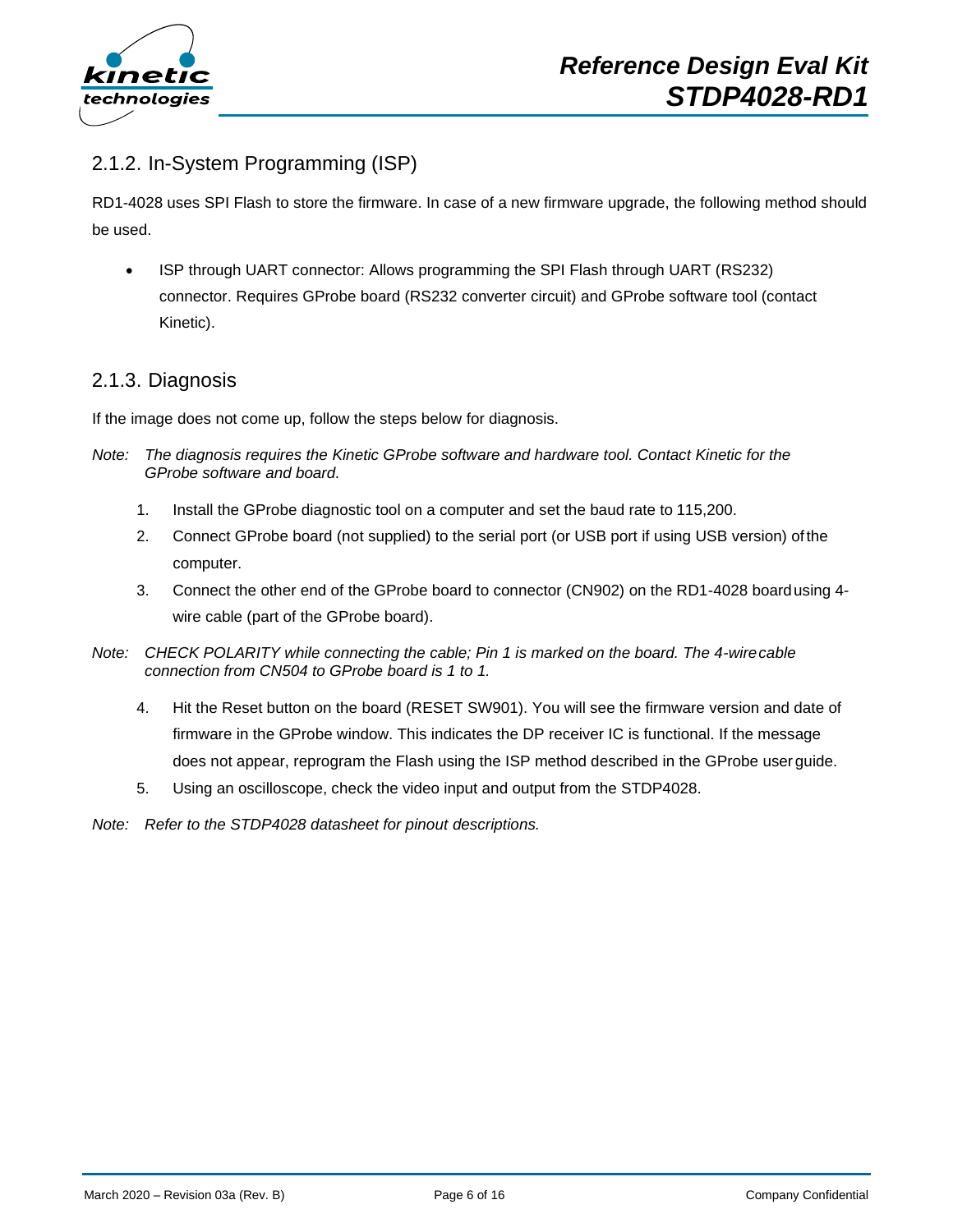

# <span id="page-6-0"></span>3. Board Description



<span id="page-6-1"></span>**Figure 2. Block Diagram**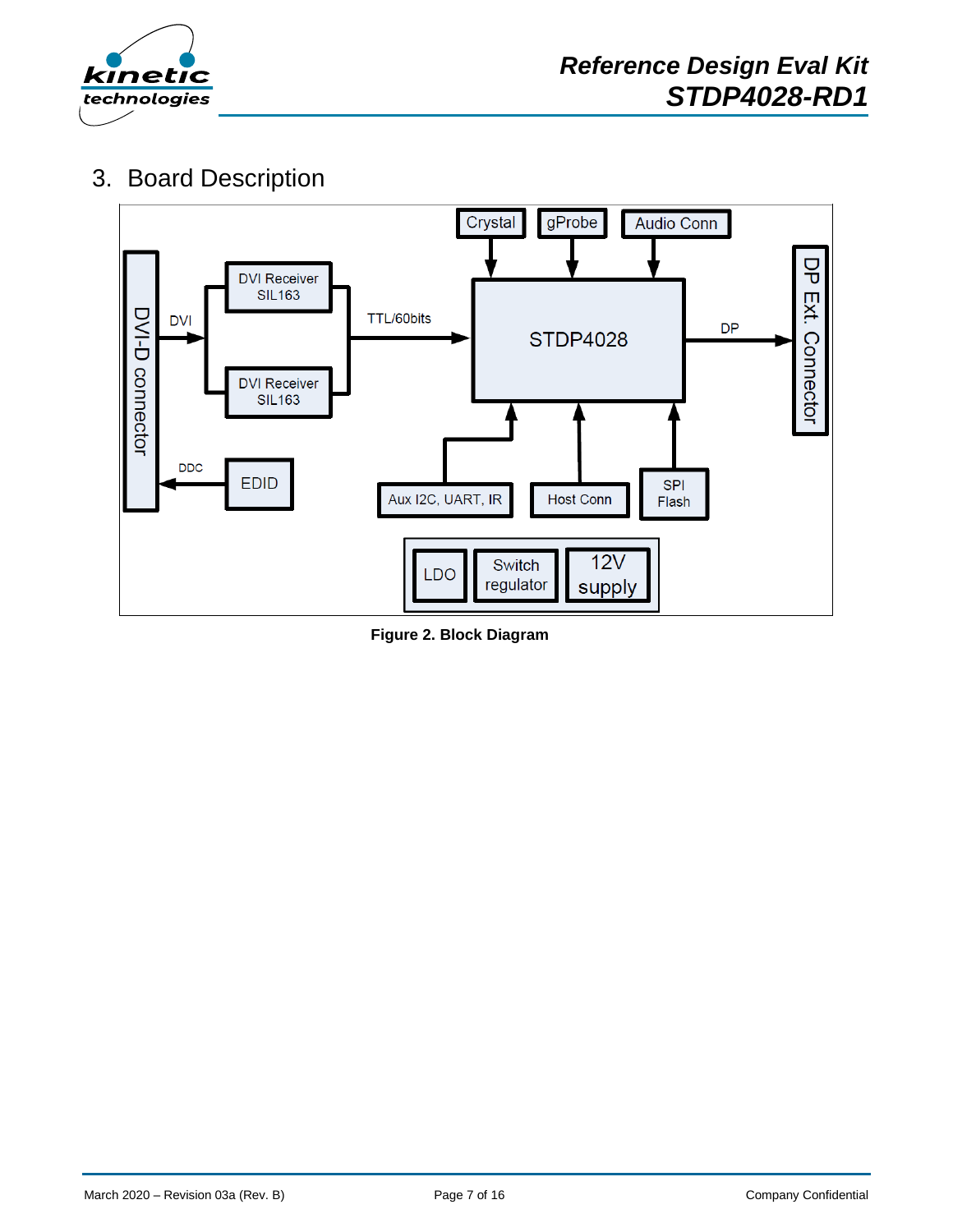

# **X** *Reference Design Eval Kit STDP4028-RD1*



<span id="page-7-0"></span>**Figure 3. Board Picture**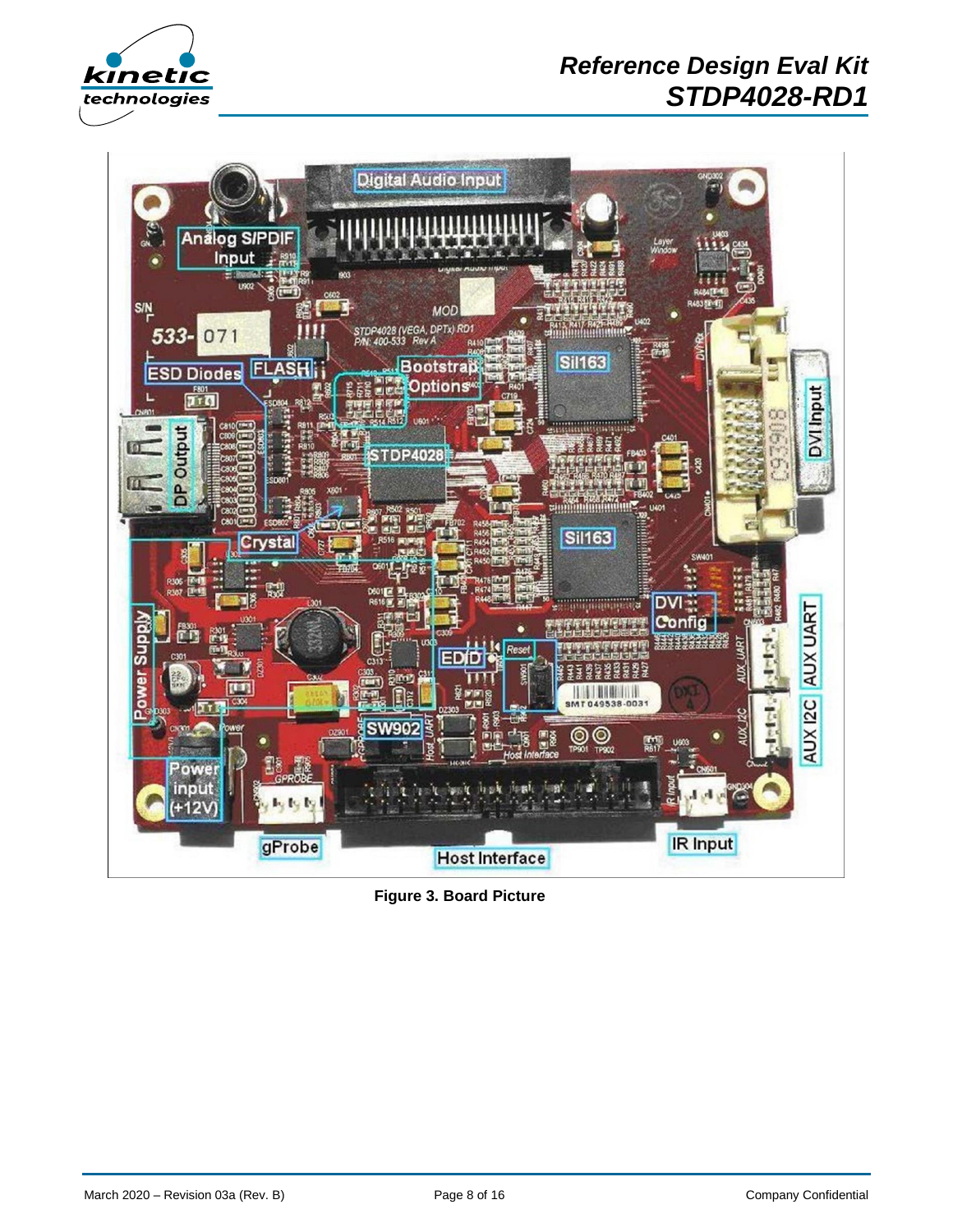

# <span id="page-8-0"></span>3.1. Principal Components and Functions

Below is a summary of all necessary connectors, switches, and other components. Please refer to the latest board schematics for further details.

<span id="page-8-1"></span>

| Label                   | <b>Description</b>                                                                                                                                                                                                                                                                                                                                                                                              | <b>RefDes</b>                               |
|-------------------------|-----------------------------------------------------------------------------------------------------------------------------------------------------------------------------------------------------------------------------------------------------------------------------------------------------------------------------------------------------------------------------------------------------------------|---------------------------------------------|
| Power Input<br>$(+12V)$ | Input 12 V, down conversion to 5 V, 3.3 V, and 1.2 V. This board uses a switch<br>regulator for 5 V and an LDO [low- dropout] for 3.3 V and 1.2 V. Note the analog and<br>digital supplies (3.3A and 3.3D or 1.2A and 1.2D) are isolated using ferrite beads.                                                                                                                                                   | CN301                                       |
| STDP4028                | The STDP4028 is capable of receiving and converting LVTTL video and I2S (or<br>SPDIF) audio input into a DisplayPort output. This device offers LVTTL input interface<br>configurable to map a wide range of display controller products. The 60-bit LVTTL<br>input ports on STDP4028 can be mapped to transfer video data either in two pixels<br>per clock or single pixel per clock of a chosen color depth. | U601                                        |
| DP Output               | DisplayPort output connector                                                                                                                                                                                                                                                                                                                                                                                    | <b>CN801</b>                                |
| Flash                   | The board includes an SPI Flash of 2 MB to hold the firmware. The SPI Flash can be<br>programmed (ISP) through UART interface                                                                                                                                                                                                                                                                                   | U602                                        |
| DVI In                  | DVI Input connector                                                                                                                                                                                                                                                                                                                                                                                             | CN401                                       |
| Sil163                  | DVI Receivers: The 48-bit TTL video output from DVI receivers are connected to the<br>STDP4028. By default, DVI input is configured for a single link operation up to 165<br>MHz. In this case, both transmitters are operating at half the clock rate. A custom<br>configuration is required for handling higher speed signals, such as WQXGA resolution.<br>(Contact your local Kinetic FAE for support.)     | U401 U402                                   |
| Digital Audio<br>Input  | The I2S (8 channel) or S/PDIF (single wire, 3.3 V) audio input signals from the<br>external audio Codec card are received by CN903.                                                                                                                                                                                                                                                                             | <b>CN903</b>                                |
| Analog S/PDIF<br>Input  | Standard S/PDIF input connector.                                                                                                                                                                                                                                                                                                                                                                                | CN904                                       |
| Host Interface          | Host Interface (I2C): This board includes a provision to access the STDP4028 device<br>from an external host controller through the Host Interface (I2C port) connection.                                                                                                                                                                                                                                       | <b>CN901</b>                                |
| GProbe                  | GProbe Interface (+3.3V logic): the board also includes a GProbe connector that<br>connects to the STDP4028 UART port for communication with external PC sources for<br>debug purposes. The Kinetic GProbe tool (software) and PC serial port interface board<br>together create a debug environment for device debug and firmware update. The<br>GProbe interface is also used for ISP purposes.               | CN902                                       |
| Reset                   | Reset Button, when pressed, triggers a system master reset through the internal reset<br>circuitry. The reset button is used for system reset and debugging purposes and is not<br>required for production board design as the STDP4028 produces an internal reset<br>during power ON.                                                                                                                          | SW901                                       |
| IR Input                | An IR connector for interfacing the IR receiver.                                                                                                                                                                                                                                                                                                                                                                | <b>CN601</b>                                |
| AUX_I2C                 | A simplified connector for Host Interface debug                                                                                                                                                                                                                                                                                                                                                                 | CN602                                       |
| AUX_UART                | UART Interface (for UART-over-Aux testing)                                                                                                                                                                                                                                                                                                                                                                      | CN603                                       |
| LED                     | Single LED for indicating the power on status.                                                                                                                                                                                                                                                                                                                                                                  | D301                                        |
| <b>EDID</b>             | EDID Option: Currently not populated to allow pass through.                                                                                                                                                                                                                                                                                                                                                     | U604                                        |
| Crystal                 | An external crystal of 27 MHz. The design makes use of internal oscillator circuitry.                                                                                                                                                                                                                                                                                                                           | X601                                        |
| <b>ESD Diodes</b>       | ESD protection diodes for DisplayPort signal (main lanes, AUX, and HPD line). The<br>board implements low cost ESD diodes.                                                                                                                                                                                                                                                                                      | ESD801<br>ESD802<br>ESD803<br><b>ESD804</b> |
| SW902                   | Switches UART between Host Interface & GProbe Interface (see mark on PCB).                                                                                                                                                                                                                                                                                                                                      | SW902                                       |

|  | Table 3.1-1. Principal Components and Functions |  |
|--|-------------------------------------------------|--|
|  |                                                 |  |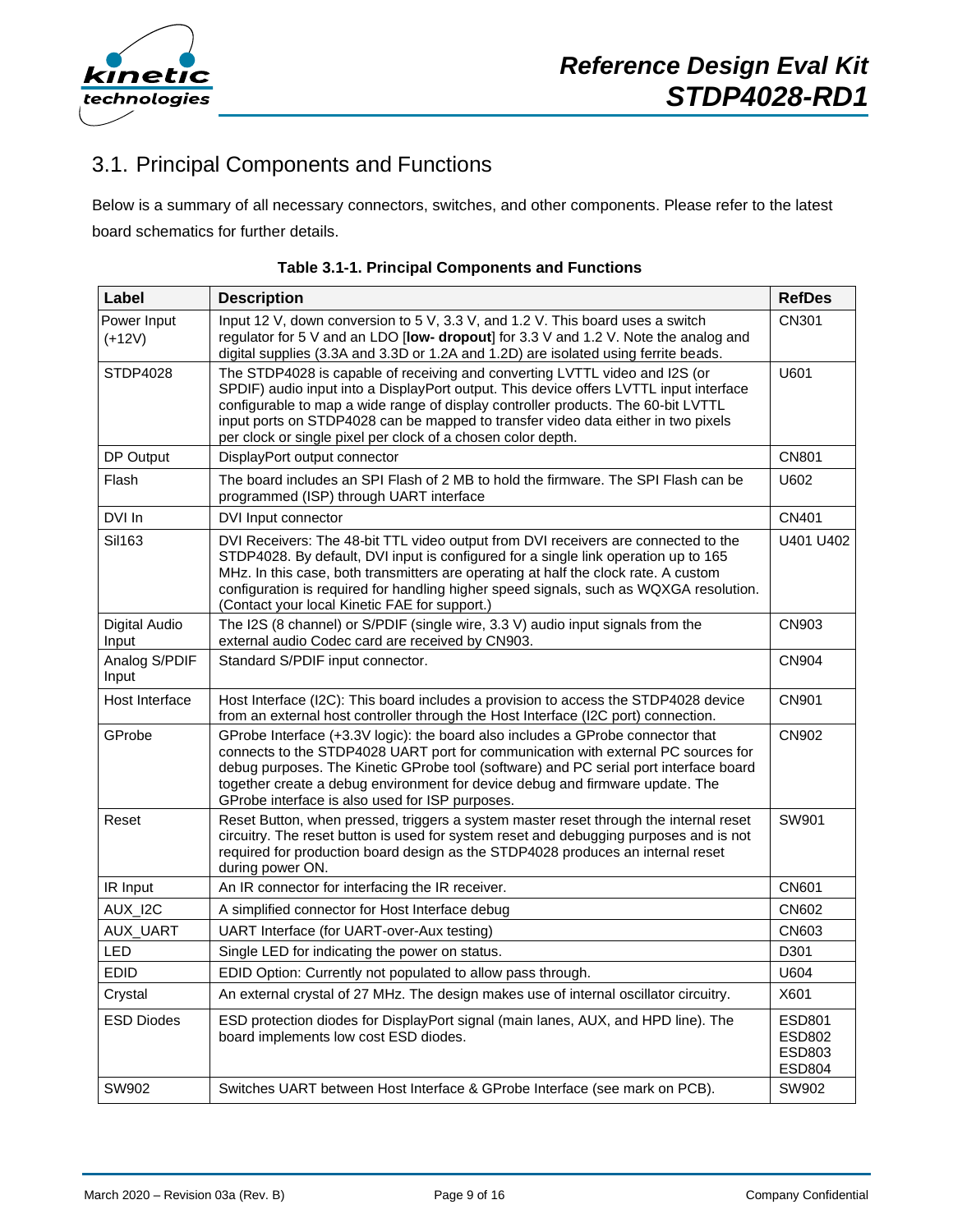

|  |  | Table 3.1-2. Principal Components and Functions (continue) |  |  |
|--|--|------------------------------------------------------------|--|--|
|--|--|------------------------------------------------------------|--|--|

<span id="page-9-1"></span>

| Label            | <b>Description</b>                                                                                                                                                                                                                                                                                                      | <b>RefDes</b>    |
|------------------|-------------------------------------------------------------------------------------------------------------------------------------------------------------------------------------------------------------------------------------------------------------------------------------------------------------------------|------------------|
| DVI Config       | The RD1-4028 board has a switch for DVI transmitter hardware configuration. The<br>switch SW401 controls DVI Receivers U401 and U402. The switch position is logic<br>HIGH, which is set for dual pixel input mode of operation with rising edge data<br>sampling. The switch definitions are described in section 4.3. |                  |
| <b>Bootstrap</b> | The bootstrap options can be configured for:                                                                                                                                                                                                                                                                            | R <sub>503</sub> |
| Options          | - IROM/SPI Flash                                                                                                                                                                                                                                                                                                        | R <sub>504</sub> |
|                  | - Single/Dual TTL                                                                                                                                                                                                                                                                                                       | R <sub>509</sub> |
|                  | Refer to the datasheet for more details.                                                                                                                                                                                                                                                                                | R <sub>510</sub> |

## <span id="page-9-0"></span>3.2. Connector Descriptions

The RD1-4028 has the following connectors. The locations of these connectors are shown in the board picture in Figure 3.

**CN301** – +12V DC 4A Power Input Jack

**CN902** – GProbe Interface (4x1 pin keyed header) connects to the UART port of the STDP4028. Use the Kinetic GProbe board and interface cable for connecting the board to an external PC that has GProbe software running.

| Pin 1            | $+5V$            |
|------------------|------------------|
| Pin <sub>2</sub> | <b>GPROBE TX</b> |
| Pin <sub>3</sub> | <b>GPROBE RX</b> |
| Pin 4            | <b>GND</b>       |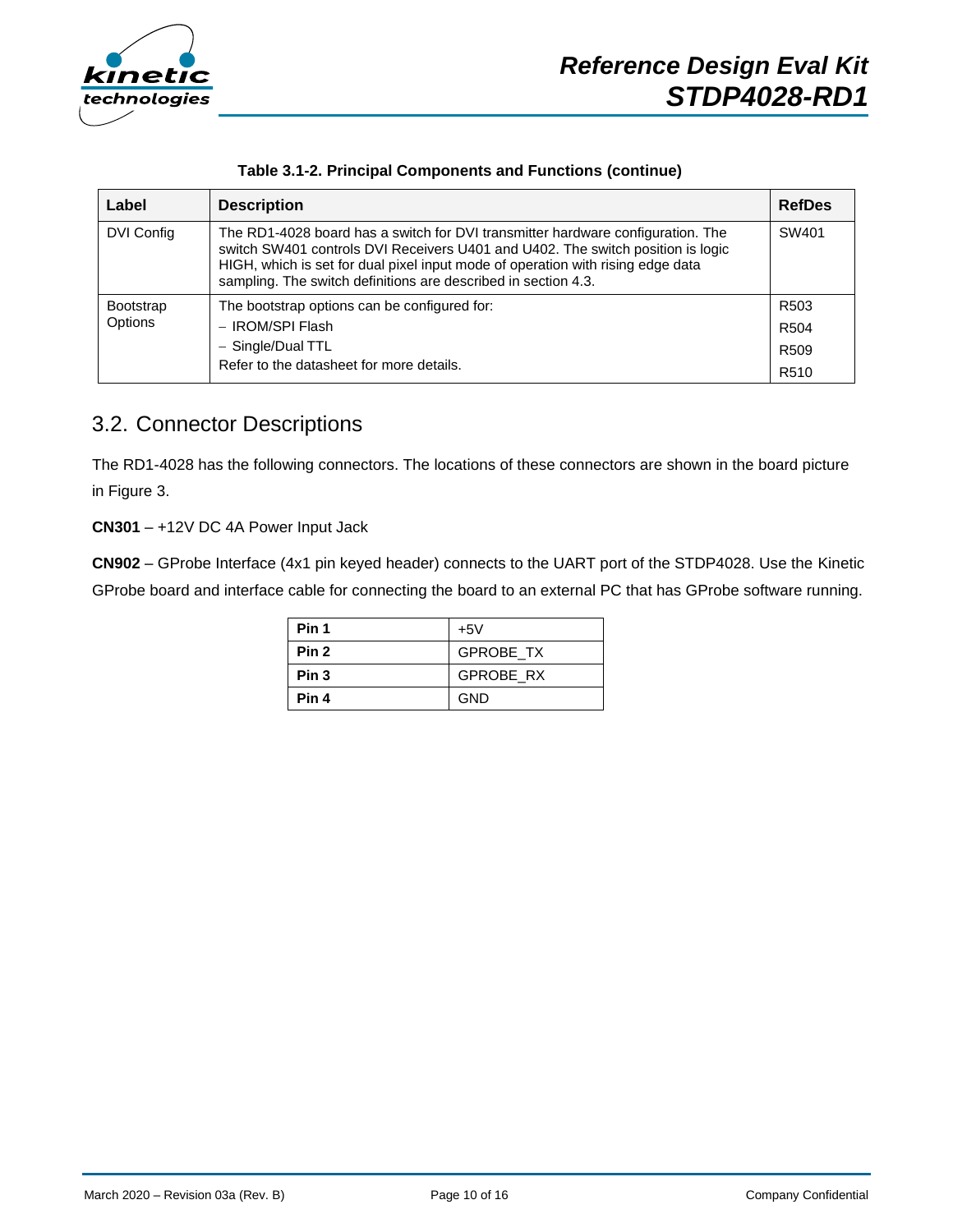

**CN901** – I2C Host Interface (header 17X2) connector for connecting external host. This is used only when an external host controller accesses the DisplayPort transmitter; not used for normal operation. In normal operation, internal MCU controls the overall functioning of the DisplayPort Transmitter (refer to the schematics for complete pin description for the Host Interface).

| Pin 1 & 2        | $+5V$                  |
|------------------|------------------------|
| Pin 3 & 4        | <b>GND</b>             |
| Pin <sub>5</sub> | AUX_I2C_SCL            |
| Pin <sub>6</sub> | AUX_I2C_SDA            |
| Pin <sub>7</sub> | HOST_TX                |
| Pin <sub>8</sub> | <b>HOST RX</b>         |
| Pin <sub>9</sub> | <b>RESET from Host</b> |
| <b>Pin 10</b>    | <b>NC</b>              |
| Pin 11 & 12      | <b>GND</b>             |
| <b>Pin 13</b>    | AUX_UART_TX            |
| <b>Pin 14</b>    | AUX_UART_RX            |
| <b>Pin 15</b>    | I2C_SCL                |
| <b>Pin 16</b>    | I2C_SDA                |
| Pin 17 & 18      | <b>NC</b>              |
| Pin 19 & 20      | <b>GND</b>             |
| Pin 21 & 22      | N <sub>C</sub>         |
| <b>Pin 23</b>    | IRQ/BOOT7              |
| <b>Pin 24</b>    | IR_IN                  |
| Pin 25 & 26      | <b>NC</b>              |
| Pin 27 & 28      | <b>GND</b>             |
| <b>Pin 29</b>    | GPIO 3/BOOT6           |
| <b>Pin 30</b>    | GPIO 0/BOOT3           |
| <b>Pin 31</b>    | TP901                  |
| <b>Pin 32</b>    | GPIO 1/BOOT2           |
| <b>Pin 33</b>    | TP902                  |
| <b>Pin 34</b>    | GPIO_2/BOOT5           |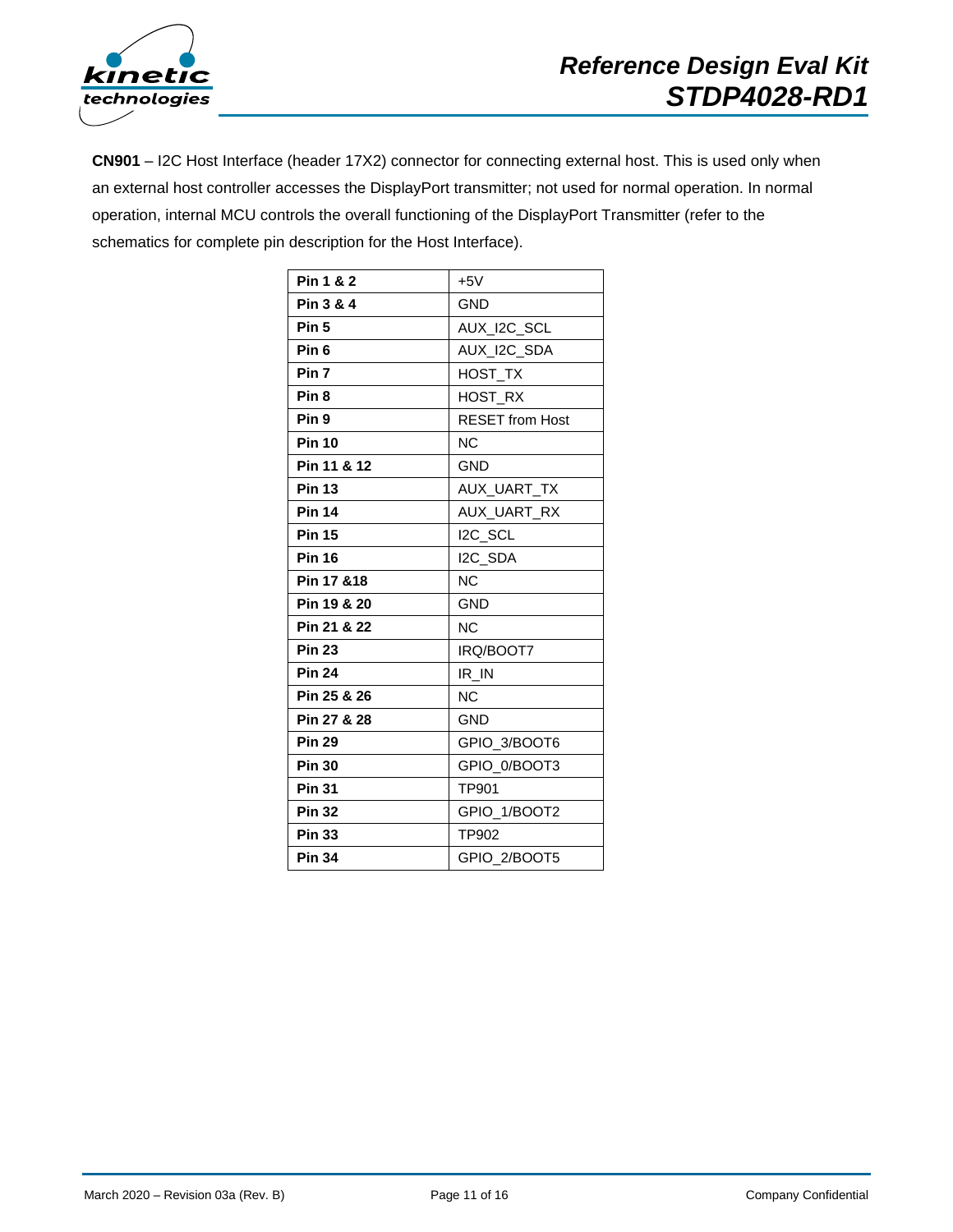

**CN801** – DisplayPort connector. Pin out details are shown below.

| Pin 1            | ML_Lane 0(p)    |
|------------------|-----------------|
| Pin <sub>2</sub> | <b>GND</b>      |
| Pin <sub>3</sub> | ML_Lane 0 (n)   |
| Pin 4            | ML_Lane 1 (p)   |
| Pin <sub>5</sub> | <b>GND</b>      |
| Pin <sub>6</sub> | ML_Lane 1 (n)   |
| Pin 7            | ML_Lane 2 (p)   |
| Pin <sub>8</sub> | <b>GND</b>      |
| Pin 9            | ML_Lane 2 (n)   |
| <b>Pin 10</b>    | ML_Lane 3 (p)   |
| <b>Pin 11</b>    | <b>GND</b>      |
| <b>Pin 12</b>    | ML_Lane 3 (n)   |
| <b>Pin 13</b>    | <b>GND</b>      |
| <b>Pin 14</b>    | <b>GND</b>      |
| <b>Pin 15</b>    | AUX_CH(p)       |
| <b>Pin 16</b>    | <b>GND</b>      |
| <b>Pin 17</b>    | AUX_CH(n)       |
| <b>Pin 18</b>    | Hot Plug Detect |
| <b>Pin 19</b>    | Return (GND)    |
| <b>Pin 20</b>    | DP PWR          |
| <b>Pin 11</b>    | <b>GND</b>      |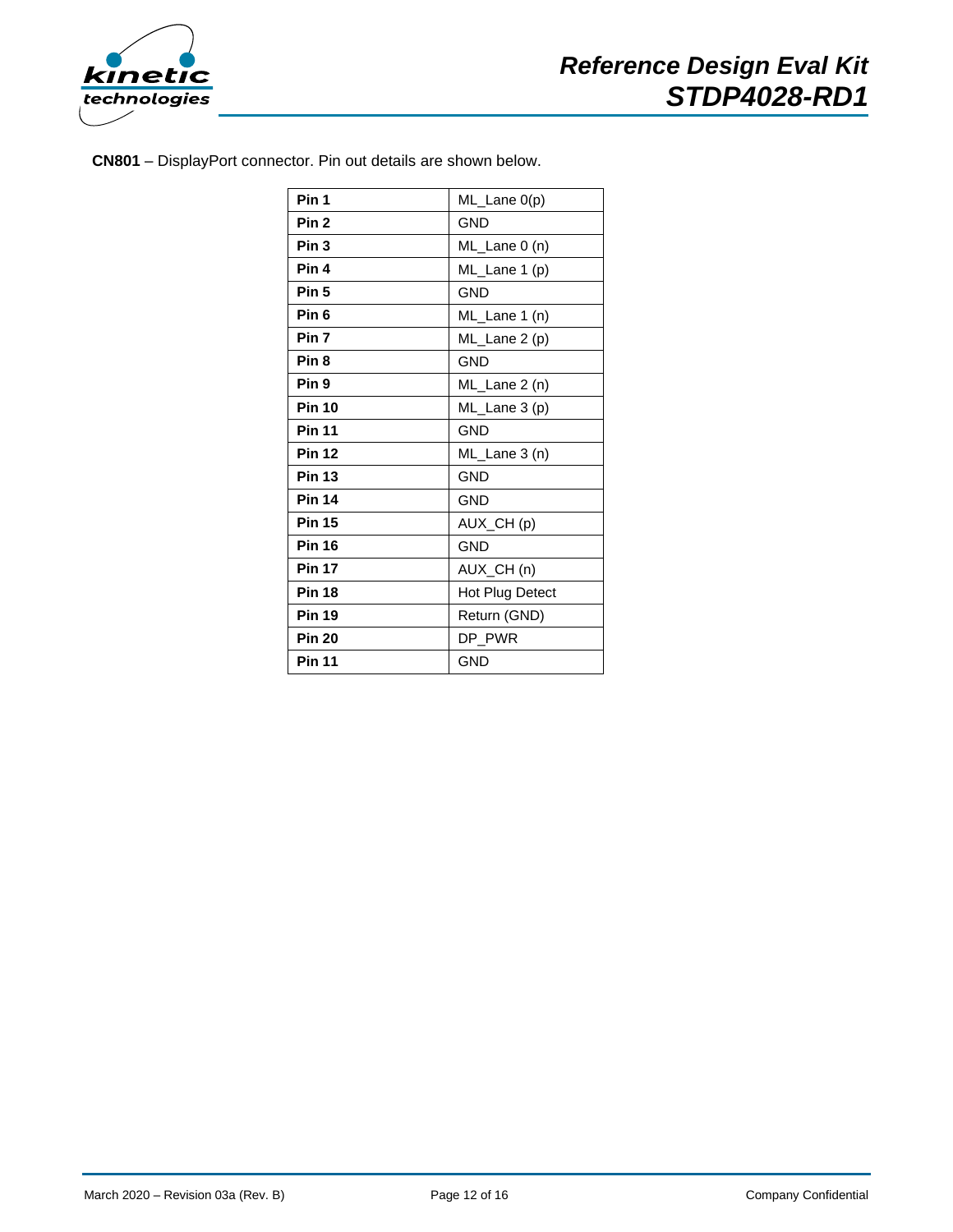

**CN401** – DVI-D input dual link DVI connector. Pin out description for the DVI connector is shown below.

| Pin 1             | <b>RX2-</b>       |
|-------------------|-------------------|
| Pin <sub>2</sub>  | $RX2+$            |
| Pin <sub>3</sub>  | <b>GND</b>        |
| Pin 4             | S RX1-            |
| Pin <sub>5</sub>  | $S$ RX1+          |
| Pin <sub>6</sub>  | DVI_SCL           |
| Pin 7             | DVI_SDA           |
| Pin <sub>8</sub>  | <b>NC</b>         |
| Pin <sub>9</sub>  | $RX1-$            |
| <b>Pin 10</b>     | $RX1+$            |
| <b>Pin 11</b>     | <b>GND</b>        |
| <b>Pin 12</b>     | S RX0-            |
| <b>Pin 13</b>     | S_RX0+            |
| <b>Pin 14</b>     | $DVL + 5V$        |
| <b>Pin 15</b>     | <b>GND</b>        |
| <b>Pin 16</b>     | $+5V$             |
| <b>Pin 17</b>     | RX <sub>0</sub> - |
| <b>Pin 18</b>     | $RX0+$            |
| <b>Pin 19</b>     | <b>GND</b>        |
| <b>Pin 20</b>     | S RX2-            |
| <b>Pin 21</b>     | $S$ RX2+          |
| <b>Pin 22</b>     | <b>GND</b>        |
| <b>Pin 23</b>     | RXC+              |
| <b>Pin 24</b>     | RXC-              |
| Pin C1 through C5 | <b>NC</b>         |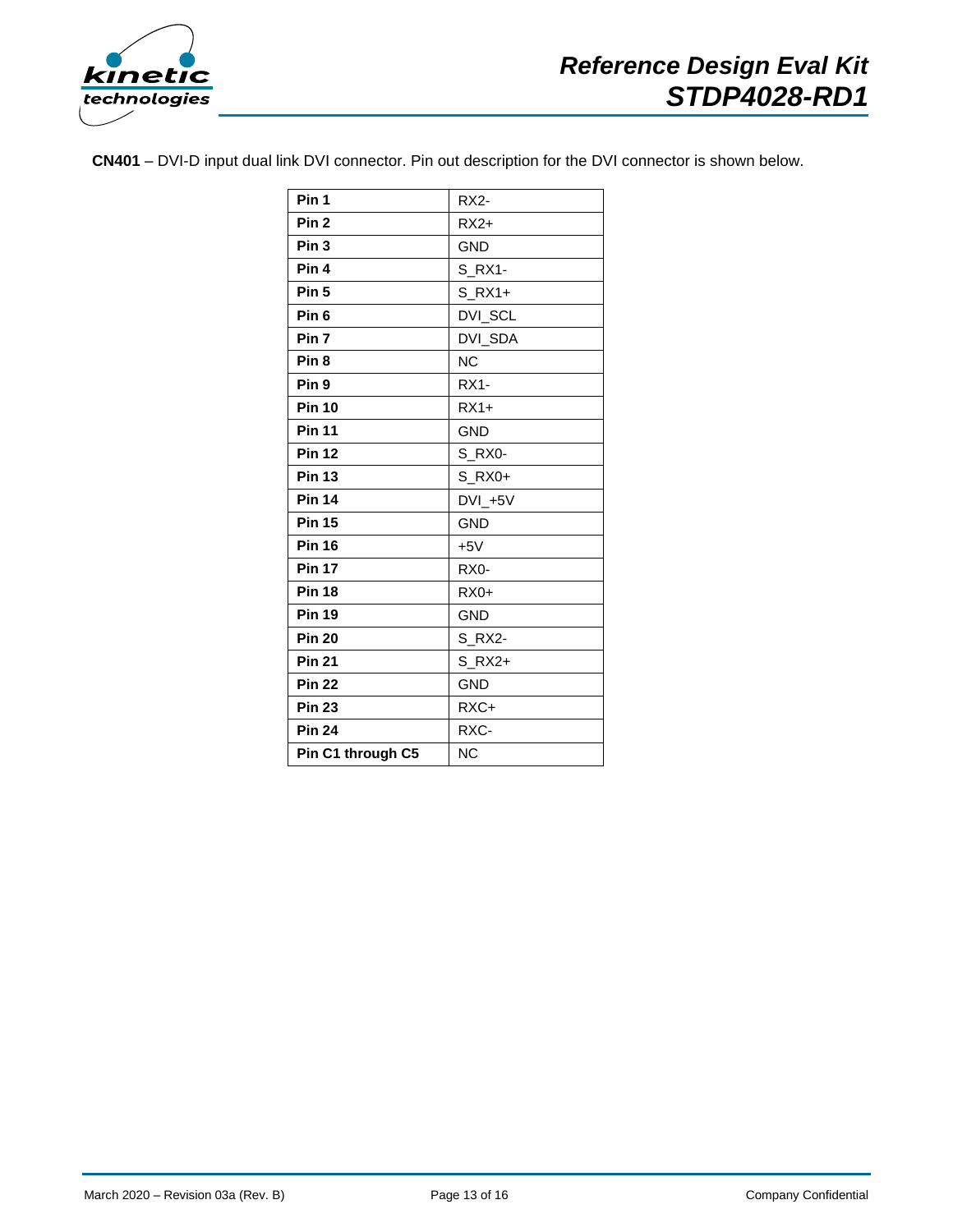

**CN904** – SPDIF Input connector. The pin out description is shown below.

| Pin 1            | <b>GND</b>       |
|------------------|------------------|
| Pin <sub>2</sub> | 12S <sub>0</sub> |
| Pin <sub>3</sub> | <b>GND</b>       |

**CN903** – I2S Digital Audio Input (52 pin) connector.

| Pin A1                 | <b>NC</b>        |
|------------------------|------------------|
| <b>Pin A2 &amp; A3</b> | <b>GND</b>       |
| Pin A4 through A6      | <b>NC</b>        |
| Pin A7                 | <b>GND</b>       |
| <b>Pin A8 &amp; A9</b> | <b>NC</b>        |
| <b>Pin A10</b>         | $12S_3$          |
| <b>Pin A11</b>         | <b>I2S 2</b>     |
| Pin A12                | I2S 1            |
| <b>Pin A13</b>         | <b>NC</b>        |
| <b>Pin A14</b>         | 12S <sub>0</sub> |
| <b>Pin A15</b>         | <b>DNP</b>       |
| Pin A16 & A17          | GND              |
| Pin A18 through A21    | NC               |
| Pin A22                | <b>I2S_BCLK</b>  |
| Pin A <sub>23</sub>    | $+5V$            |
| Pin A24                | <b>I2S WCLK</b>  |
| Pin A25 & A26          | $+5V$            |
| Pin B1                 | GND              |
| <b>Pin B2 &amp; B3</b> | NC               |
| <b>Pin B4 &amp; B5</b> | GND              |
| <b>Pin B6 &amp; B7</b> | <b>NC</b>        |
| <b>Pin B8 &amp; B9</b> | GND              |
| Pin B10 through B13    | <b>NC</b>        |
| Pin B14 & B15          | GND              |
| Pin B16 through B18    | NC               |
| Pin B19 & B20          | <b>GND</b>       |
| <b>Pin B21</b>         | $+12V$           |
| <b>Pin B22</b>         | NC               |
| <b>Pin B23</b>         | $+12V$           |
| <b>Pin B24</b>         | ΝC               |
| <b>Pin B25</b>         | $+12V$           |
| <b>Pin B26</b>         | <b>GND</b>       |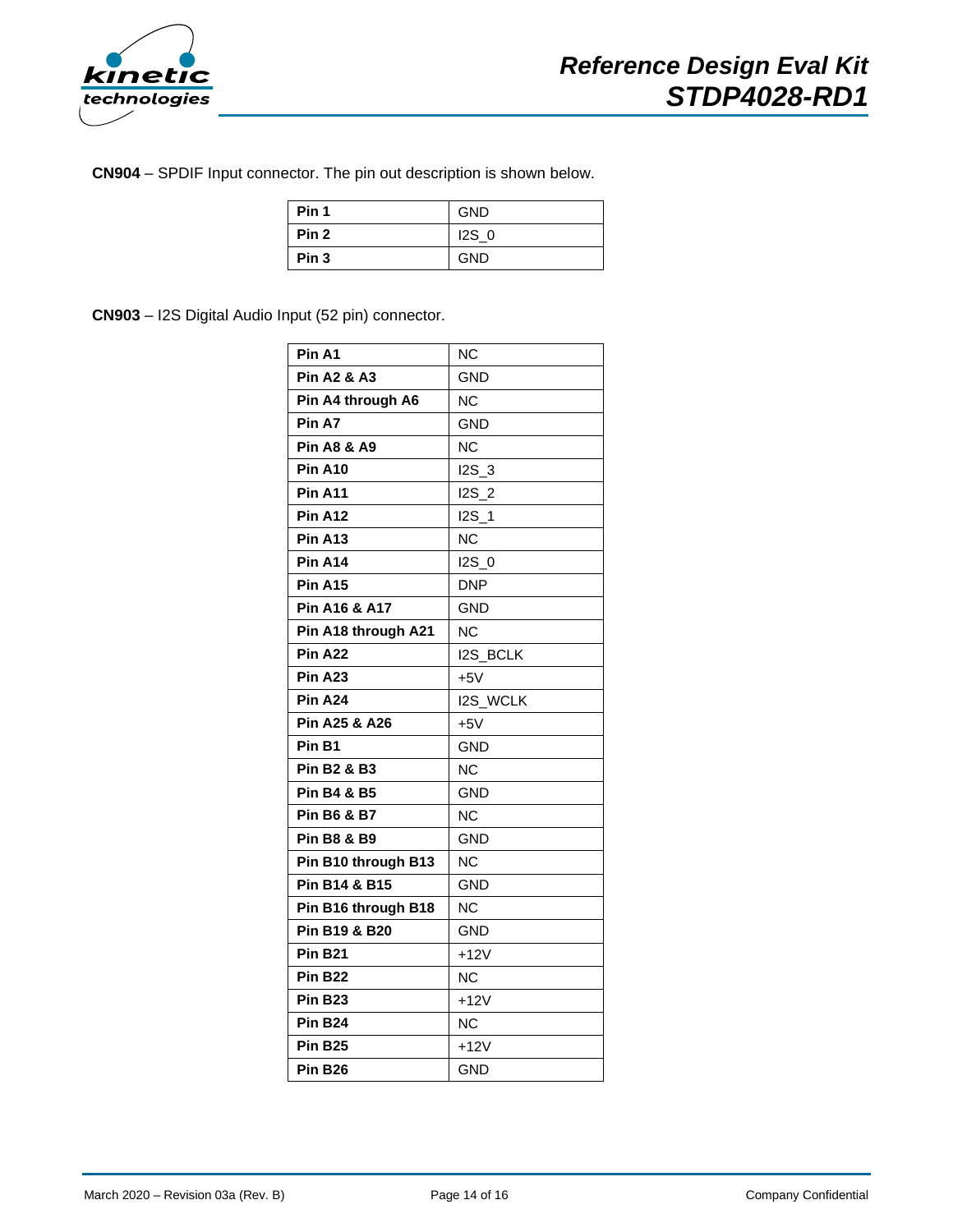

**CN602** – I2C Host Interface (similar to CN901 with four pin header only, simplified version for debug purposes)

| Pin 1            | $+5V$               |
|------------------|---------------------|
| Pin <sub>2</sub> | I <sub>2C</sub> SCL |
| Pin <sub>3</sub> | <b>I2C SDA</b>      |
| Pin 4            | <b>GND</b>          |

**CN603** – UART Interface (for UART-over-Aux testing)

| Pin 1            | $+5V$       |
|------------------|-------------|
| Pin <sub>2</sub> | Aux UART TX |
| Pin <sub>3</sub> | Aux UART RX |
| Pin 4            | <b>GND</b>  |

#### <span id="page-14-0"></span>3.3. Switches

**DVI Configuration Switch (SW401):** The RD1-4028 board has a switch for DVI transmitter hardware configuration. The switch SW401 controls DVI Receivers U401 and U402. The switch position is logic HIGH, which is set for dual pixel input mode of operation with rising edge data sampling. The switch definitions of SW401 are described below.

| <b>SW</b>          | <b>Name</b> | <b>Definitions</b>                                                           |
|--------------------|-------------|------------------------------------------------------------------------------|
| SW401.1<br>SW401.2 | /OCK INV    | 1: Inverted ODCLK<br>0: Normal ODCLK                                         |
| SW401.3<br>SW401.4 | ST          | 1: High Output Drive Strength<br>0: Low Output Drive Strength                |
| SW401.5            | PIXS/M S    | 1: 2-pixel/clock when in single link<br>0: 1-pixel/clock when in single link |
| SW401.6            | STAG OUT    | 1: Normal Simultaneous Outputs (EVEN & ODD)<br>0: Staggered Output           |

**Host Interface Switch (SW902):** This switch selects the use of GProbe connector or Host Interface connector.

| SW901.1 | HOST TX          |
|---------|------------------|
| SW901.2 | UART_TX          |
| SW901.3 | <b>GPROBE TX</b> |
| SW901.4 | <b>HOST RX</b>   |
| SW901.5 | UART RX          |
| SW901.6 | <b>GPROBE TX</b> |